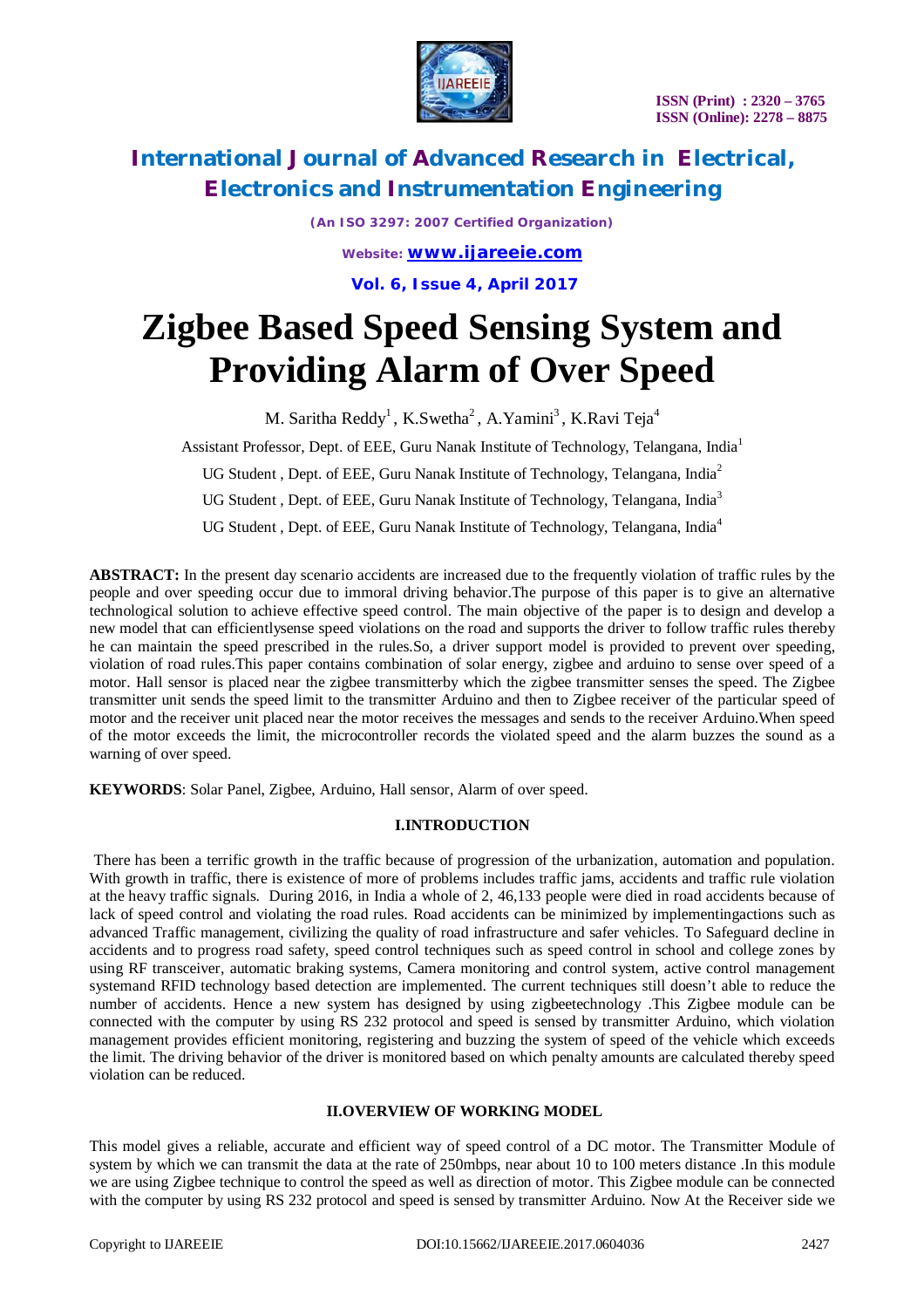

*(An ISO 3297: 2007 Certified Organization)*

### *Website: [www.ijareeie.com](http://www.ijareeie.com)*

### **Vol. 6, Issue 4, April 2017**

have receiving module by which transmitted data can be received. Again at receiver side we are using Zigbee receiver module by which we are receiving the transmitted signal to the receiver Arduino, and based on the speed limit the alarm buzzes if it exceeds the speed.



Figure 1. Block diagram of Transmitter section



Figure. 2. Block Diagram of Receiver section

#### **COMPEONENTS USED:**

i)SOLAR PANEL: Solar panel is designed to absorb the sun's rays as a source of energy for generating electricity .The capacity to generate electrical energy by means of solar radiation is called Photovoltaic. Photovoltaic is the field of technology which directly converts sunlight into electricity using semiconductors that exhibit the photovoltaic effect. A photovoltaic (PV) module is a package; connect assembly of typically 6×10 photovoltaic solar cells. Photovoltaic modules constitute the photovoltaic array of a photovoltaic system that generates and supplies solar electricity in commercial and residential application.

Photovoltaic modules use light energy (photons) from the Sun to generate electricity through the photovoltaic effect. Modules electrical connections are made in series to achieve a desired output voltage and/or in parallel to provide a desired current capability.

**ii)**ZIGBEE: Zigbee full form is zig-zag bee.ZigBee is an IEEE 802.15.4-based specification for a suite of high-level communication protocols used to create personal area networks with small, low-power digital radios, such as for home automation, medical device data collection, and other low-power low-bandwidth needs, designed for small scale projects which need wireless connection.

The ZigBee specification is intended to be simpler and less costly than other wireless personal area networks (WPANs), such as Bluetooth or Wi-Fi. Applications include wireless light switches, electrical meters with inhome-displays, traffic management systems, and other consumer and industrial equipment that require short-range lowrate wireless data transfer.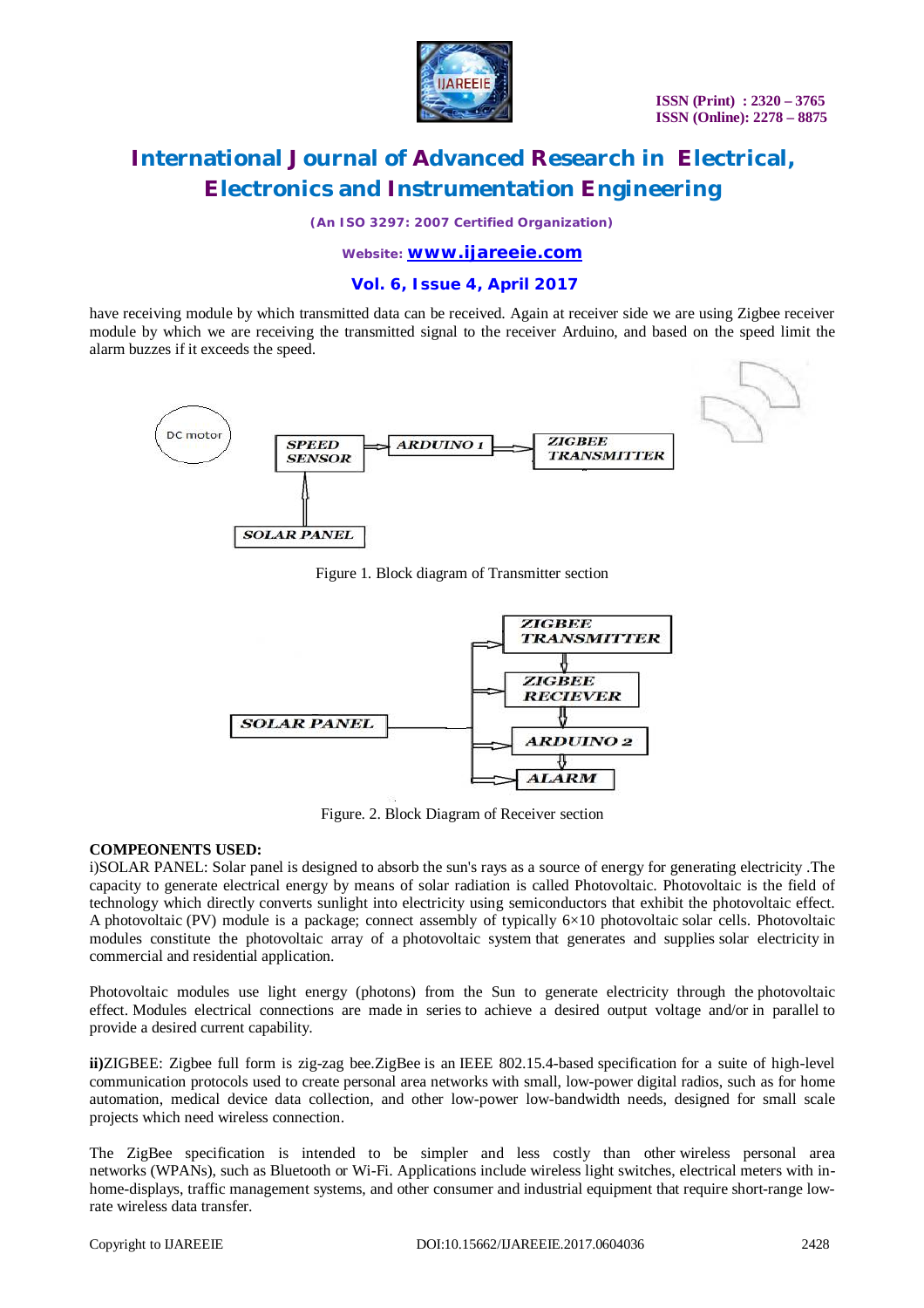

*(An ISO 3297: 2007 Certified Organization)*

*Website: [www.ijareeie.com](http://www.ijareeie.com)* **Vol. 6, Issue 4, April 2017**



Figure.3.Zigbee

ZigBee is a low-power,wireless mesh network standard targeted at the wide development of long battery life devices in wireless control and monitoring applications. ZigBee operates in the industrial, scientific and medical (ISM) radio bands: 2.4 GHz in most jurisdictions worldwide; 784 MHz in China, 868 MHz in Europe and 915 MHz in the USA and Australia. Data rates vary from 20 Kbit/s (868 MHz band) to 250 Kbit/s (2.4 GHz band). Zigbee network consists of coordinator, router and end devices as shown. This wireless technology is used for variety of applications viz. home automation, smart grid, remote monitoring and control etc.

iii) ARDUINO:Arduino is an open source, computer hardware and software company, project, and user community that designs and manufactures microcontroller kits for building digital devices and interactive objects that can sense and control objects in the physical world. The project's products are distributed as open-source hardware and software, which are licensed under the GNU Lesser General Public License (LGPL) or the GNU General Public License (GPL), permitting the manufacture of Arduino boards and software distribution by anyone. Arduino boards are available commercially in preassembled form, or as do-it-yourself kits.Arduino board designs use a variety of microprocessors and controllers. The boards are equipped with sets of digital and analog input/output (I/O) pins that may be interfaced to various expansion boards (shields) and other circuits.



Figure.4.Arduino UNO

The Arduino board exposes most of the microcontroller's I/O pins for use by other circuits. The current Uno provide 14 digital I/O pins, six of which can produce pulse-width modulated signals, and six analog inputs, which can also be used as six digital I/O pins. These pins are on the top of the board, via female 0.1-inch (2.54 mm) headers. Several plug-in application shields are also commercially available. The Arduino Nano, and Arduino-compatible Bare Bones Board and Boarduino boards may provide male header pins on the underside of the board that can plug into solder less breadboards.

#### iv) HALL SENSOR:

A Hall Effect sensor is a transducer that varies its output voltage in response to a magnetic field. Hall Effect sensors are used for proximity switching, positioning, speed detection, and current sensing application. In its simplest form, the sensor operates as an analog transducer, directly returning a voltage. With a known magnetic field, its distance from the Hall plate can be determined.

Hall sensors are commonly used to time the speed of wheels and shafts, such as for internal combustion engine ignition timing tachometers and anti-lock braking systems. They are used in brushless DC electric motors to detect the position of the permanent magnet. In the pictured wheel with two equally spaced magnets, the voltage from the sensor will peak twice for each revolution. This arrangement is commonly used to regulate the speed of disk drives.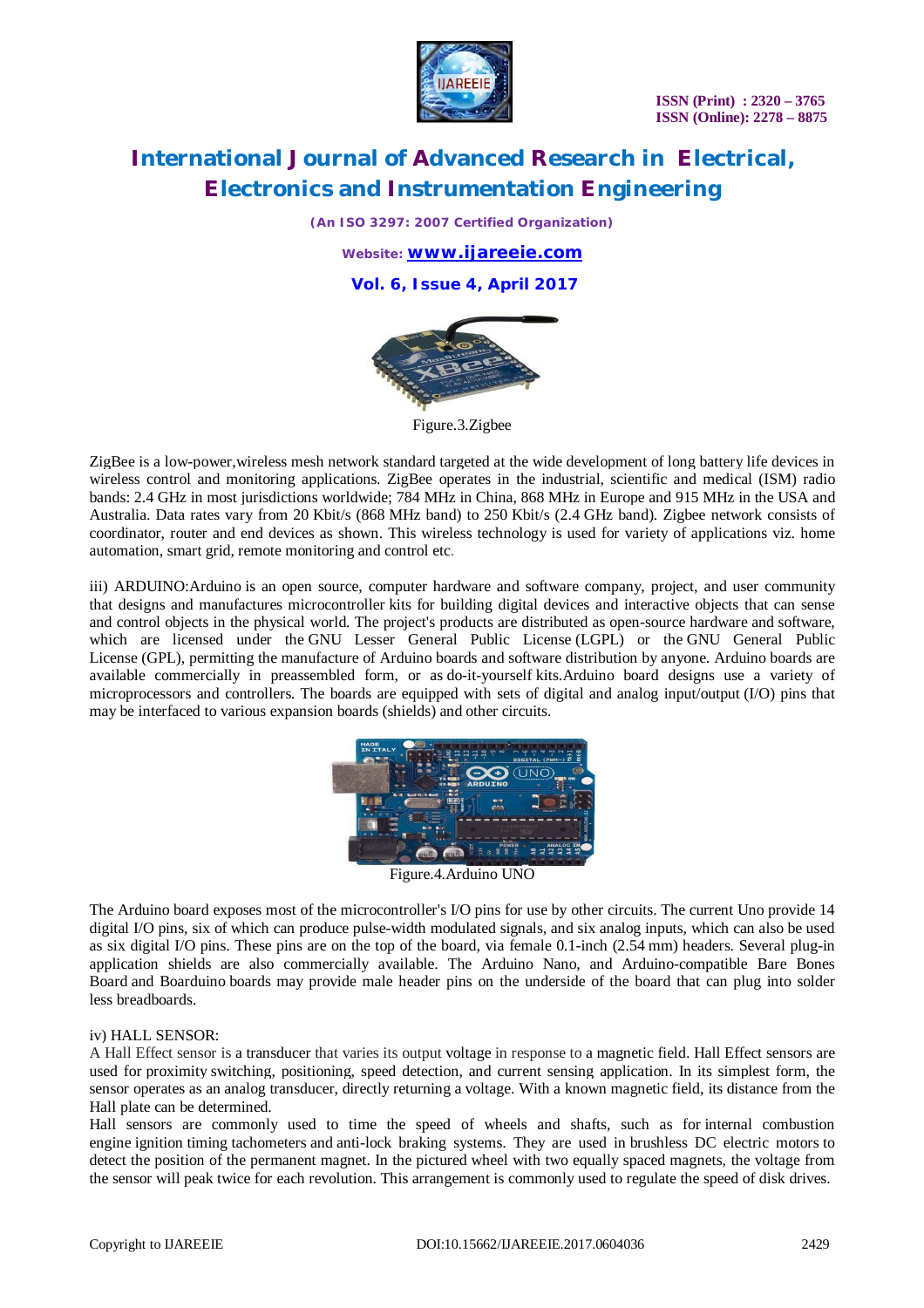

*(An ISO 3297: 2007 Certified Organization)*

### *Website: [www.ijareeie.com](http://www.ijareeie.com)*

### **Vol. 6, Issue 4, April 2017**

When a beam of charged particles passes through a magnetic field, forces act on the particles and the beam is deflected from a straight path. The flow of electrons through a conductor is known as a beam of charged carriers. When a conductor is placed in a magnetic field perpendicular to the direction of the electrons, they will be deflected from a straight path. As a consequence, one plane of the conductor will become negatively charged and the opposite side will become positively charged. The voltage between these planes is called Hall voltage.

#### v) CHARGE CONTROLLER:

A charge controller, charge regulator or battery regulator limits the rate at which electric current is added to or drawn from electric batteries. It prevents overcharging and may protect against overvoltage, which can reduce battery performance or lifespan, and may pose a safety risk. A series charge controller or series regulator disables further current flow into batteries when they are full. A shunt charge controller or shunt regulator diverts excess electricity to an auxiliary or "shunt" load, such as an electric water heater, when batteries are full.

Simple charge controllers stop charging a battery when they exceed a set high voltage level, and re-enable charging when battery voltage drops back below that level. Pulse width modulation (PWM) and maximum power point tracker (MPPT) technologies are more electronically sophisticated, adjusting charging rates depending on the battery's level, to allow charging closer to its maximum capacity.



Charge controllers may also monitor battery temperature to prevent overheating. Some charge controller systems also display data; transmit data to remote displays, and data logging to track electric flow over time.

#### **III.IMPLEMENTATION**

Solar panel refers to a panel designed to absorb the sun rays as a source of energy for generating electricity or heating. A photovoltaic (PV) module is a packaged; connect assembly of typically 6×10 photovoltaic solar cells. Photovoltaic modules constitute the photovoltaic array of a photovoltaic system that generates and supplies solar electricity. In this we are using two 6v solar panels which are connected in series. Solar panels are mainly used as the power supply. Solar panels are connected to the charge controller which requires 12v supply to operate.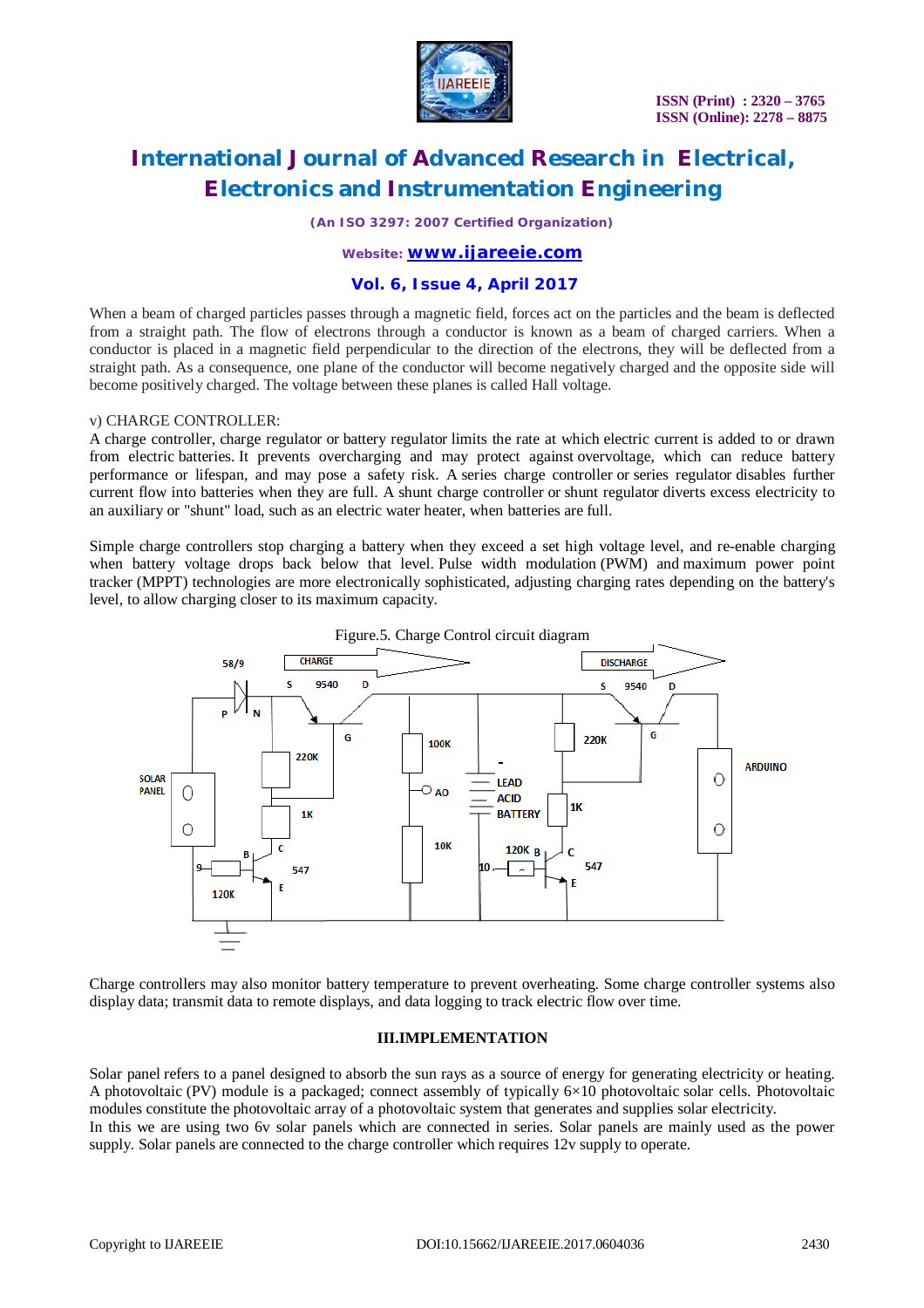

*(An ISO 3297: 2007 Certified Organization)*

*Website: [www.ijareeie.com](http://www.ijareeie.com)*

**Vol. 6, Issue 4, April 2017**



Figure .6. Working Model

Charge controller is connected to the Arduino transmitter,Arduino receiver and battery. In the arduino we have 7805 voltage regulator which convert 12v into the required voltage. Hall sensor and zigbee transmitter are connected to Arduino transmitter. Zigbee receiver and buzzer are connected to Arduino receiver. Near the hall sensor D.C motor is placed along with the magnet on it.

As the D.C motor rotates hall sensor senses the speed of motor with the help of magnet which is placed on the motor, and gives signal to the arduino transmitter which are then transferred to the zigbee transmitter, from the zigbee transmitter signals caught by the zigbee reciver and then the signal are read by the arduino receiver. Already the programs are dumped in the arduino ,in that program minimum speed is mentioned .

If the motor runs above the speed which has been mentioned in the program then the alarm buzzes.



Figure.7.Flow chart